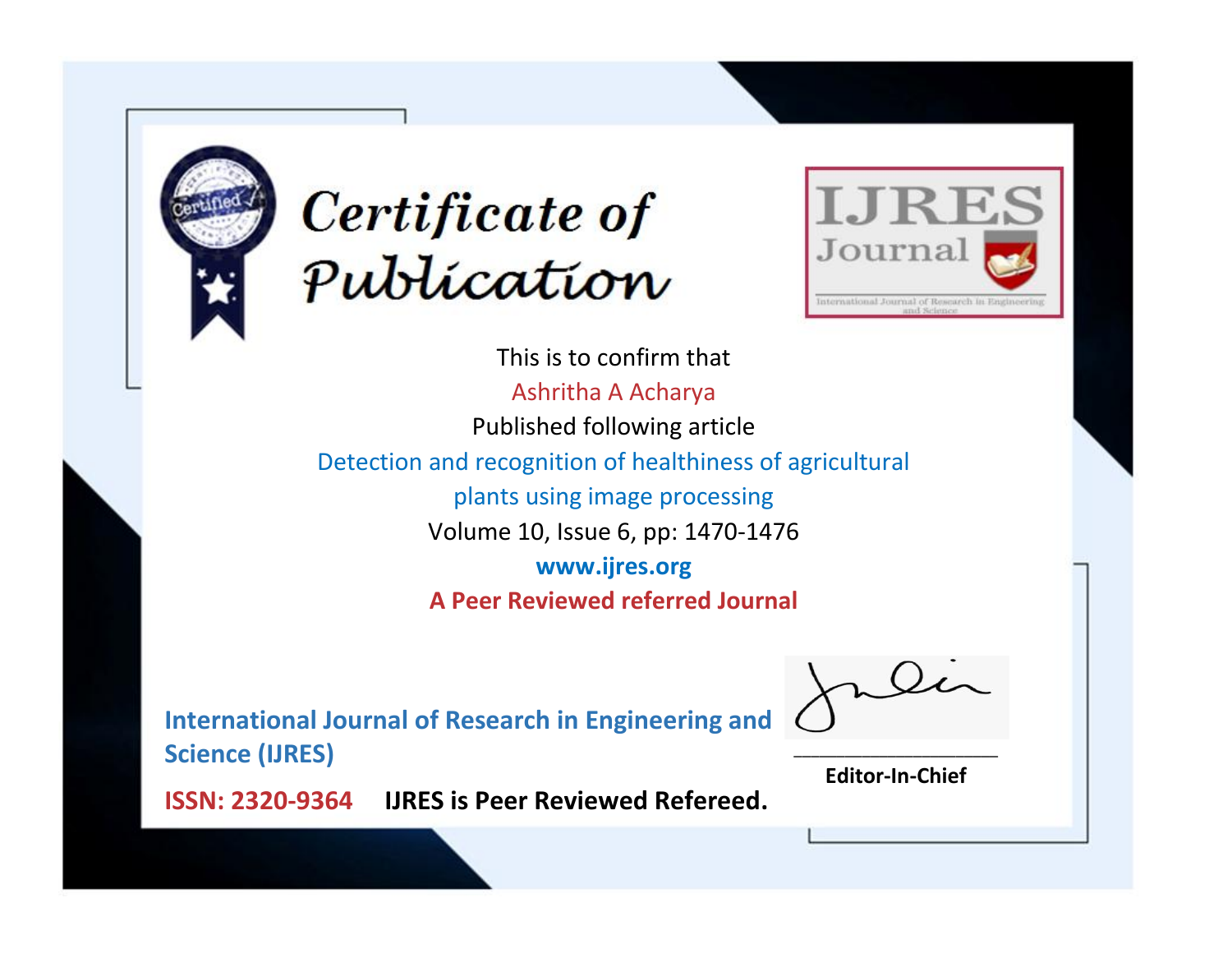



This is to confirm that Bhargavi J Sharma Published following article Detection and recognition of healthiness of agricultural plants using image processing Volume 10, Issue 6, pp: 1470-1476 **www.ijres.org A Peer Reviewed referred Journal**

**International Journal of Research in Engineering and Science (IJRES)**

\_\_\_\_\_\_\_\_\_\_\_\_\_\_\_\_\_\_\_\_\_\_\_\_ **Editor-In-Chief**

**Journal.**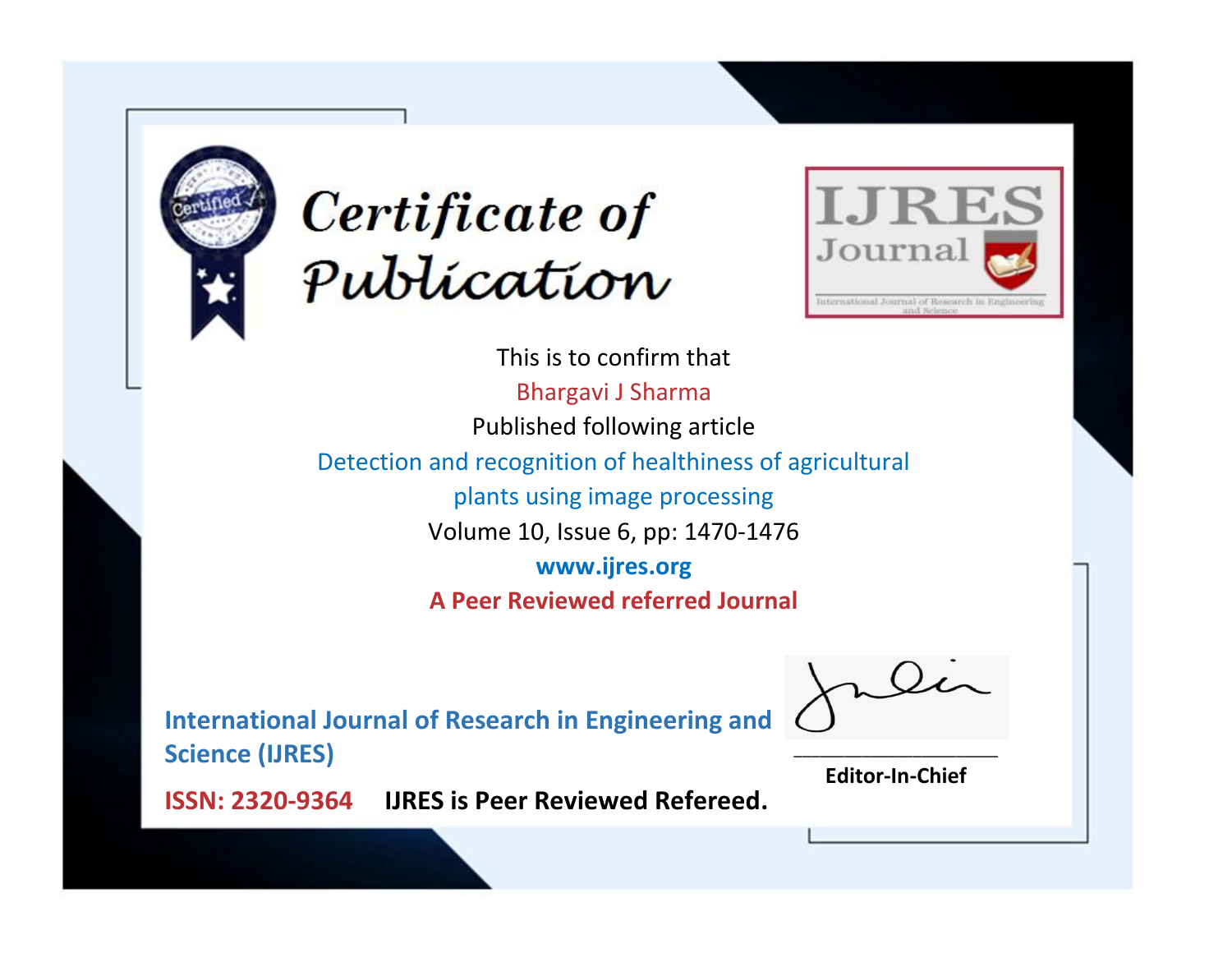



This is to confirm that Jevisha Sweety Fernandes Published following article Detection and recognition of healthiness of agricultural plants using image processing Volume 10, Issue 6, pp: 1470-1476 **www.ijres.org A Peer Reviewed referred Journal**

**International Journal of Research in Engineering and Science (IJRES)**

\_\_\_\_\_\_\_\_\_\_\_\_\_\_\_\_\_\_\_\_\_\_\_\_ **Editor-In-Chief**

**Journal.**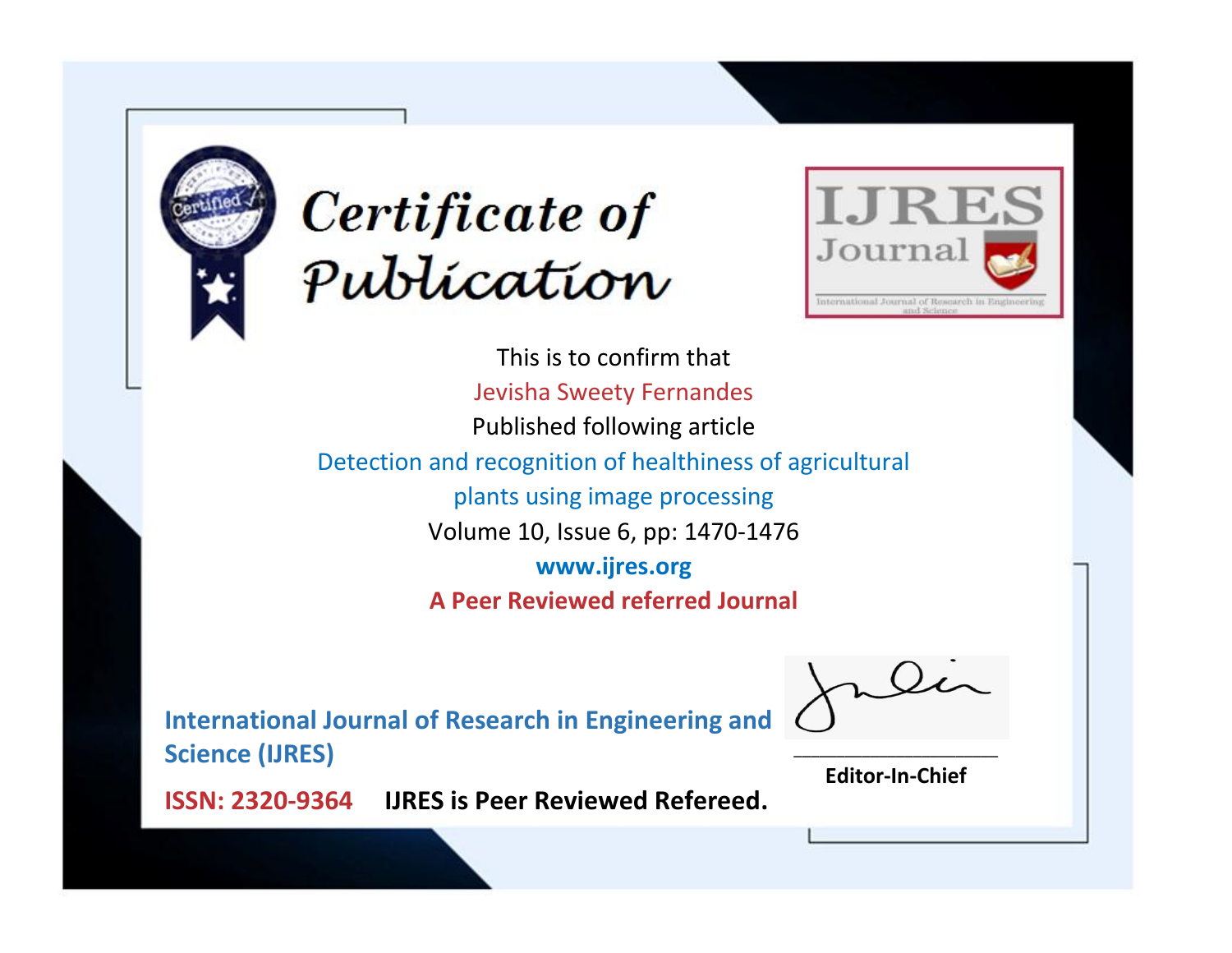



This is to confirm that Nanditha T V Published following article Detection and recognition of healthiness of agricultural plants using image processing Volume 10, Issue 6, pp: 1470-1476 **www.ijres.org A Peer Reviewed referred Journal**

**International Journal of Research in Engineering and Science (IJRES)**

\_\_\_\_\_\_\_\_\_\_\_\_\_\_\_\_\_\_\_\_\_\_\_\_ **Editor-In-Chief**

**Journal.**